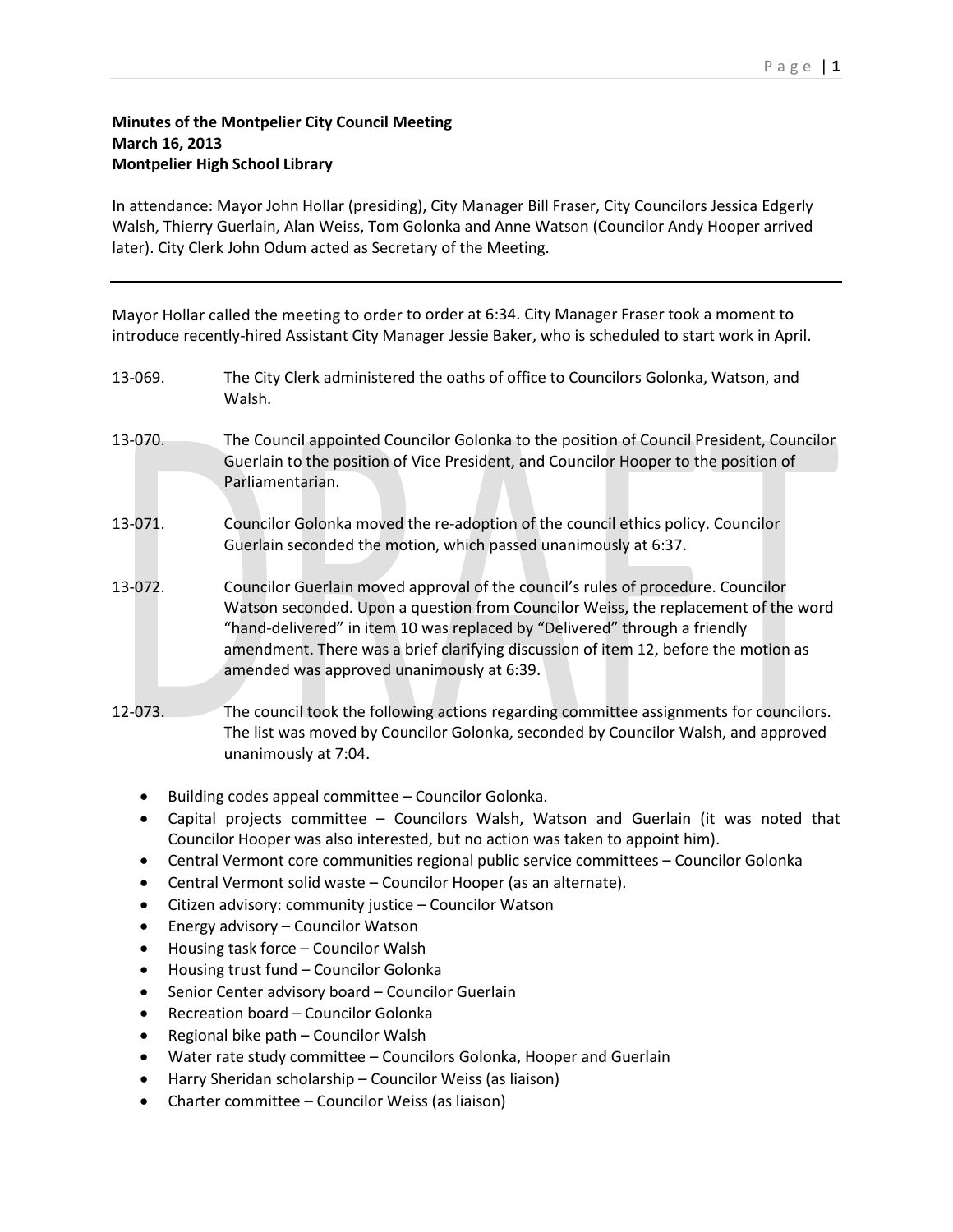Other committees were left without a formal council appointment, either by direct intention, or with the intent of discussing them further at a later date.

Councilor Weiss asked for a master printout of committee membership. Councilor Guerlain suggested it be posted on the website. Mayor Hollar asked the list be included in next meeting's packet.

13-074. Thomas Weiss rose to speak about the audit reports in the city annual report. He characterized the library and school financial audits as "complete", while noting that the city audit was missing referenced portions. He felt that in the future, the full audit should be printed.

> City Manager Fraser noted that the decision was made some years back to save space and money, noting that the policy could be changed. The mayor questioned whether it was necessary given the cost and the full audit's availability on the web. Weiss countered that it was a burden on those without web access.

- 13-075. Councilor Hooper arrived at 7:09 and moved approval of the consent agenda. Councilor Golonka recused himself from considering the approval of a liquor license for Bashara & company, and asked that item e be pulled for discussion. Councilor Weiss asked that items a, c and d be pulled for discussion. Councilor Hooper amended his motion accordingly, and it was seconded by Councilor Watson. The motion passed unanimously at 7:11.
- 13-076. Councilor Weiss moved that the Council authorize the City Manager to sign a Billing Agreement with Barre City Fire & Ambulance for the City of Montpelier's ambulance billing for a three-year period beginning April 1, 2013. Councilor Watson seconded. The City Manager gave some background in a brief discussion with Councilor Golonka. The motion carried unanimously at 7:14.
- 13-077. Jeffrey Tucker addressed the council on the status of the Bike Path project. The Mayor was hopeful that the path could be completed this year if the Carr lot sale was complete. Tucker and City Manager Fraser indicated that was unlikely.

Councilors Watson and Guerlain asked for clarification on the status of the buildings in the path area. Watson asked further about the impacts on the intersection over Main Street.

Mayor Hollar expressed frustration with the pace of the project. Tucker detailed the reasons for the delays, particularly the right-of-ways. Fraser noted the overall delay came when the railroad decided to reassert its right of way around the tracks.

Councilor Golonka moved to authorize continuing the path as "Montpelier only" given Berlin's removing itself from the project. Councilor Guerlain seconded. Councilor Weiss asked about the interaction with the citizens' bike committees. The motion carried unanimously at 7:46.

Tucker also reviewed the "ice jam study" on flood damage risk reduction, and what comes next in that process.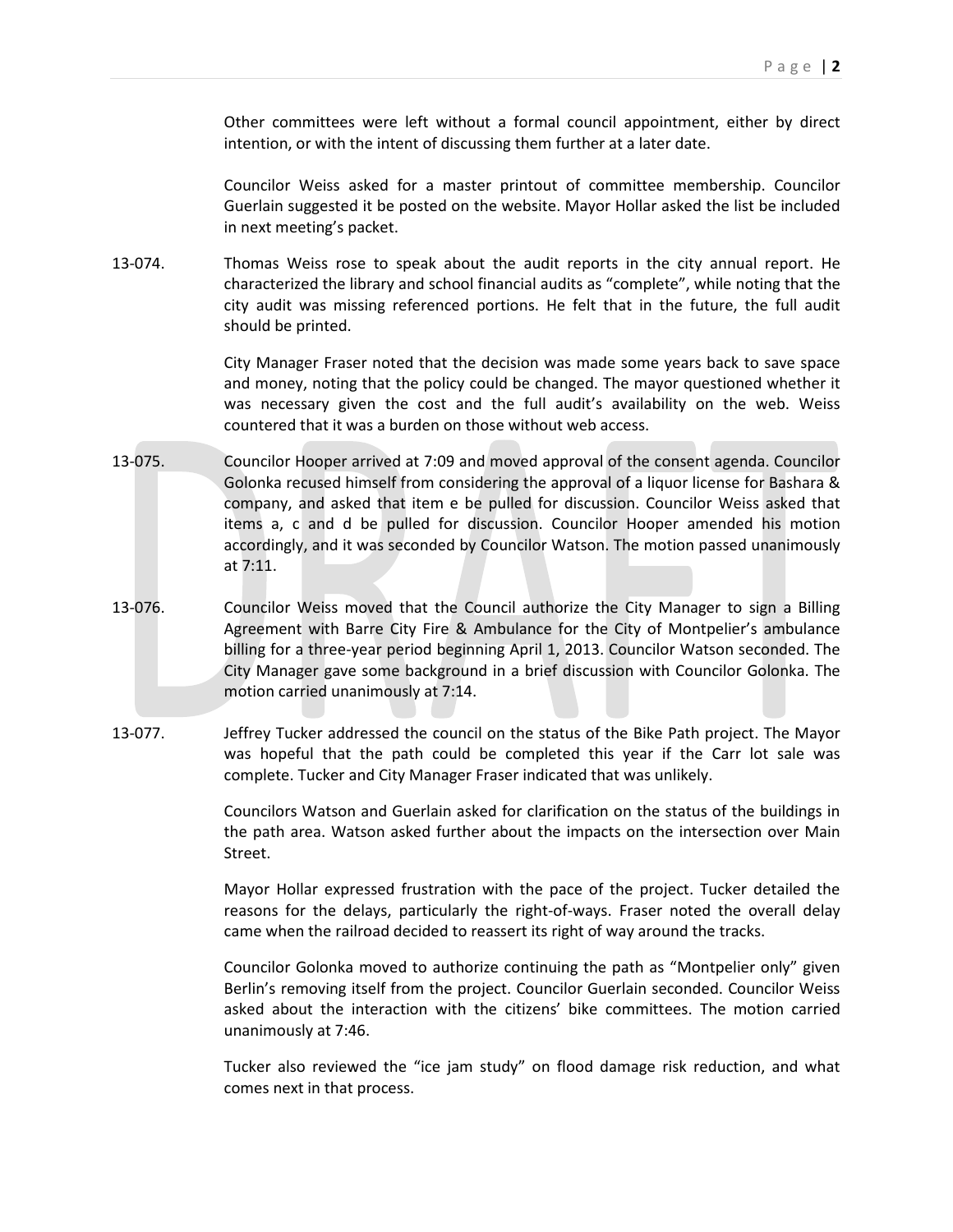13-080. Councilor Hooper welcomed Councilor Walsh to the Council. Councilor Guerlain also welcomed Jessica. Councilor Weiss jovially advised Jessica to "get used to it."

> Councilor Weiss also made note of a pending bill, H.450, which would grant sweeping administrative powers to regional planning committees. Weiss requested that – at some point – the council discuss it, and hear from the regional planning commission, expressing concerns about potential assessment powers over municipalities.

Councilor Golonka welcomed Councilor Walsh and thanked the voters of District 1.

Councilor Watson thanked voters of District 2 and welcomed Councilor Walsh. Watson noted that the energy fair was a success and thanked the organizers and participants. She also reported that the energy committee has been approached by commercial interests regarding the city installing photovoltaics at no cost, advised that details would be forthcoming.

Councilor Walsh thanked voters of District 3 and praised Councilor Watson and the energy committee for their work on the fair.

- 13-082. The City Clerk noted that water/sewer payments were coming due, and noted that the recent City Meeting went well.
- 13-083. The City Manger welcomed Councilor Walsh and soon-to-be Assistant City Manager Jessie Baker.
- 13-075a,c,d,e Councilor Weiss asked for clarification on item c from the consent agenda. Councilor Weiss moved approval of item c. Councilor Hooper seconded. The motion was unanimously approved at 8:05.

Councilor Weiss received confirmation from the Clerk that media requests for information relating to City Council minutes were being honored within the time laid required under the state Open Records law. Councilor Golonka moved approval of item a from the consent agenda. Councilor Hooper seconded. The motion carried unanimously, also at 8:05.

Councilor Weiss asked for clarification on the timing of consent agenda item d. Councilor Weiss then moved its approval, and was seconded by Councilor Guerlain. The motion passed unanimously at 8:07.

Regarding consent agenda item e – Councilor Golonka asked about termination clauses. City Manager Fraser indicated that there were such clauses, but that he would double check on the particulars. Councilor Golonka then moved approval of the item, and was seconded by Councilor Hooper. The motion carried unanimously at 8:08.

Councilor Walsh moved that the council enter executive session to discuss District Heat negotiations. Councilor Watson seconded. The motion carried unanimously at 8:08.

At 8:50 PM Golonka moved to come out of executive session, Guerlain seconded. The motion was approved unanimously